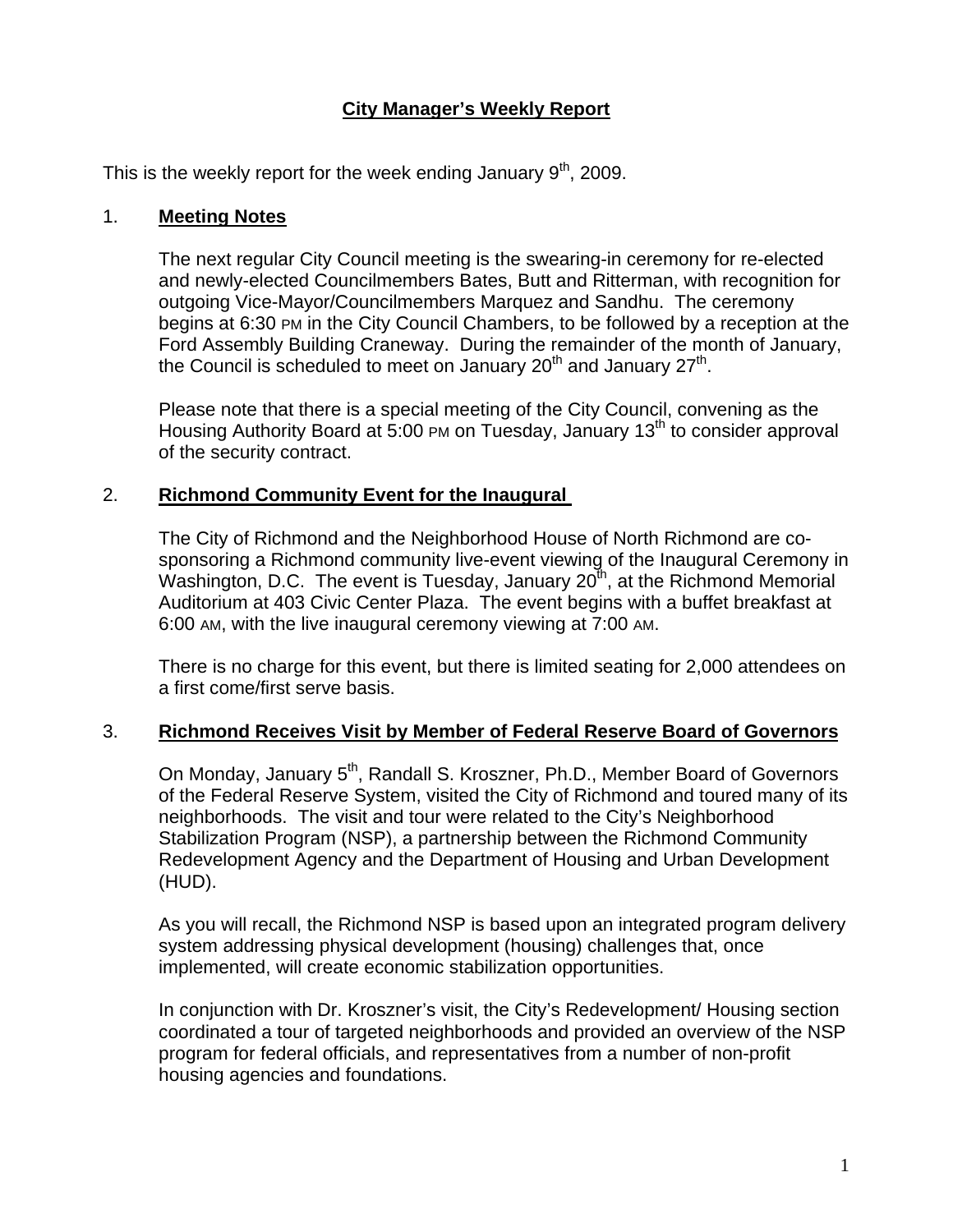### 4. **Environmental Initiatives on the City Website**

As part of a greater effort to improve community education on environmental issues and services in the City of Richmond, City environmental staff members have developed Environmental Initiatives webpages that have been published on the City's website and can be viewed at:

<http://www.ci.richmond.ca.us/index.asp?NID=1610>

The web pages include a comprehensive section on Solid Waste and Recycling that details garbage and recycling collection services, special waste disposal options, and other waste reduction resources. The Solid Waste and Recycling webpage can be viewed at:

<http://www.ci.richmond.ca.us/index.asp?NID=1709> .

Other topics include the Urban Environmental Accords, climate change, stormwater, and City environmental teams. The Environmental Initiatives section of the City website will be expanded over the next few months to include additional environmental topics and services.

#### 5. **Business License Mailers Begin the Implementation of Measure T**

In the coming weeks the Business License Division will mail out approximately 4,100 letters to all Richmond based businesses advising them of the changes that will impact them because of the passage of Measure T.

There are two major changes to the business license as a result of this measure passed by the voters in November 2008. First, all business licenses will now have  $\alpha$  common expiration date of December 31 $\mathrm{^{st}}$ , instead of one year from the date the license was originally issued. This means that, beginning January 1, 2009, a new license must be obtained and the license fee paid by March 15th of each year. Every business with a current license will receive a credit for the months already paid for in 2009. For example, if a business's license expires on June 30, 2009, that business will receive six months credit and will owe six months for the new license which will have an expiration date of December 31, 2009.

Second, under Measure T, any business engaged in manufacturing is subject to a new, alternate fee requirement and will need to submit data to the City of Richmond indicating the value of raw materials used in production during 2008. The license fee for manufacturing businesses will now be the larger of one quarter of one percent (0.25%) of the fair market value of the raw materials used in the manufacturing process in the previous year, or the amount as calculated based on the number of employees, as in years past.

As part of the Measure T implementation notice, businesses will receive a Frequently Asked Questions sheet and an outline of the changed sections of the Business License Ordinance.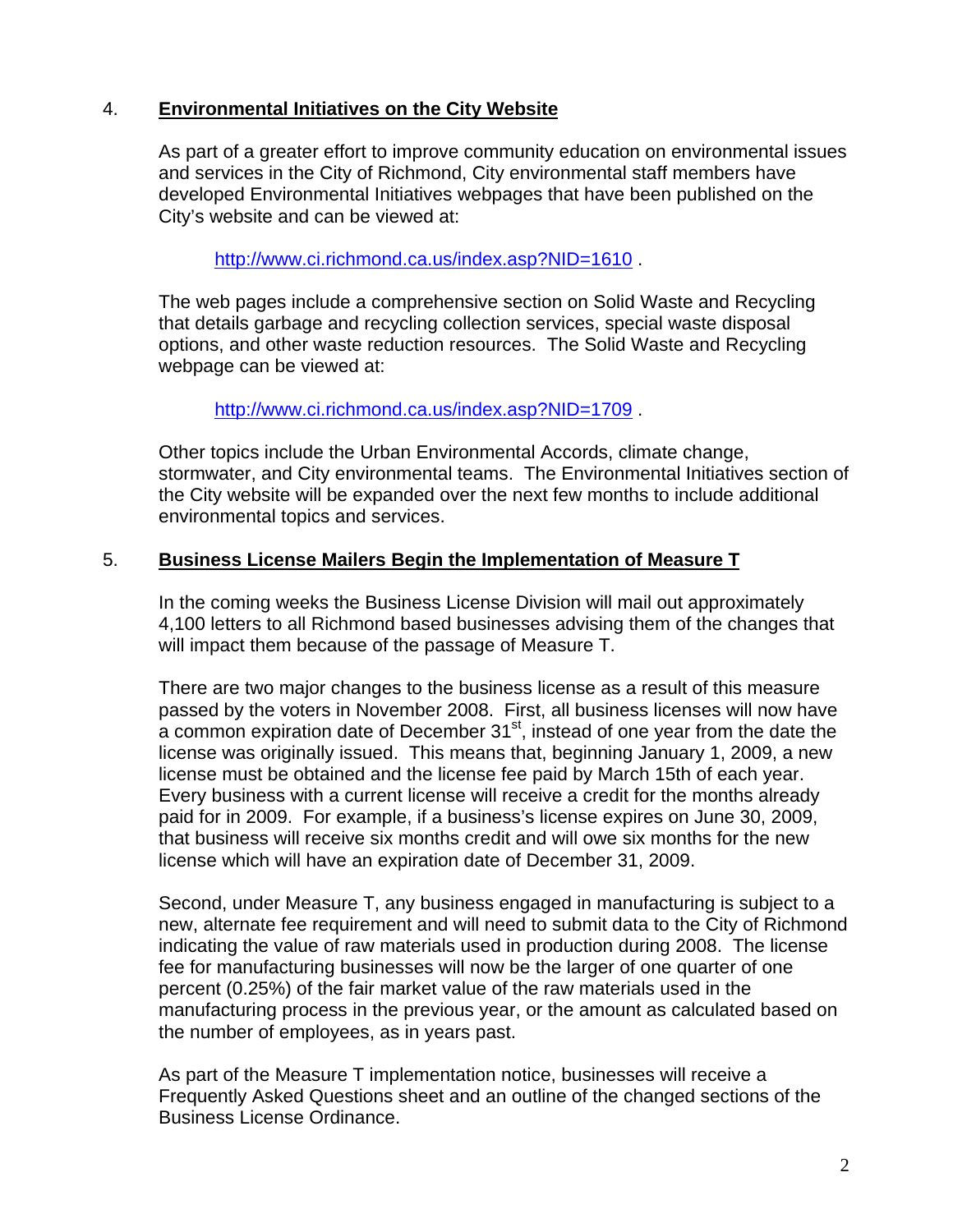# 6. **Revised Schedule for I-80 Hilltop Drive Bridge Replacement Project**

As you know, the Richmond exit at Hilltop Drive off of I-80 has two overcrossings. One overcrossing handles the westbound traffic on Hilltop Drive over I-80 (this is the newer bridge) and the other handles the eastbound traffic. As I previously reported to you, Caltrans has a project to remove the eastbound Hilltop Drive bridge and replace it with a new one. This work is to correct the seismic issues that they have with the piers and abutments, and will also raise the vertical clearance of this bridge to match the westbound bridge.

As you may recall, the bridge closure associated with this project was scheduled to occur during the height of the holiday shopping season, and Caltrans was very cooperative in adjusting their construction schedule so as not to adversely affect Hilltop merchants.

The updated construction activities for eastbound and westbound traffic at Interstate 80 and Hilltop Drive have now been rescheduled to the week of January 12<sup>th</sup>. Specific activities moving ahead are as follows:

- Temporary lane closures for westbound I-80, from the Richmond Parkway overcrossing to the I-80 Hilltop Drive onramp, are tentatively scheduled for Monday evening, January  $12<sup>th</sup>$ , 6:00 PM to 5:00 AM. Crews will be re-striping lane lines and shifting traffic to the right. California Highway Patrol officers will be present during construction and temporary lane closures.
- There will be a one-lane closure of westbound Hilltop Drive on Tuesday, January  $13<sup>th</sup>$ , at 7:00 AM. One lane will be closed while the westbound bridge is re-striped for two-way traffic.
- Following the re-striping of westbound Hilltop Drive, two-way traffic will begin on the bridge. The eastbound bridge and the associated eastbound loop on-ramp to I-80 will be closed and will remain closed until construction is complete in 2010.
- Interstate 80 at Hilltop Drive will be closed in both directions from 9:00 PM, Saturday, January  $24^{th}$ , to 11:00 AM, Sunday, January  $25^{th}$ , for bridge demolition. Eastbound and westbound traffic will be detoured to the onramps and offramps. During the demolition, the Hilltop Drive overcrossing will be closed at I-80 and traffic will be detoured to El Portal Road, Richmond Parkway, and Appian Way via city streets. Motorists will be advised to expect delays and take alternate routes.

More information about the project and planned detours can be found at <http://www.dot.ca.gov/dist4/80hilltop>.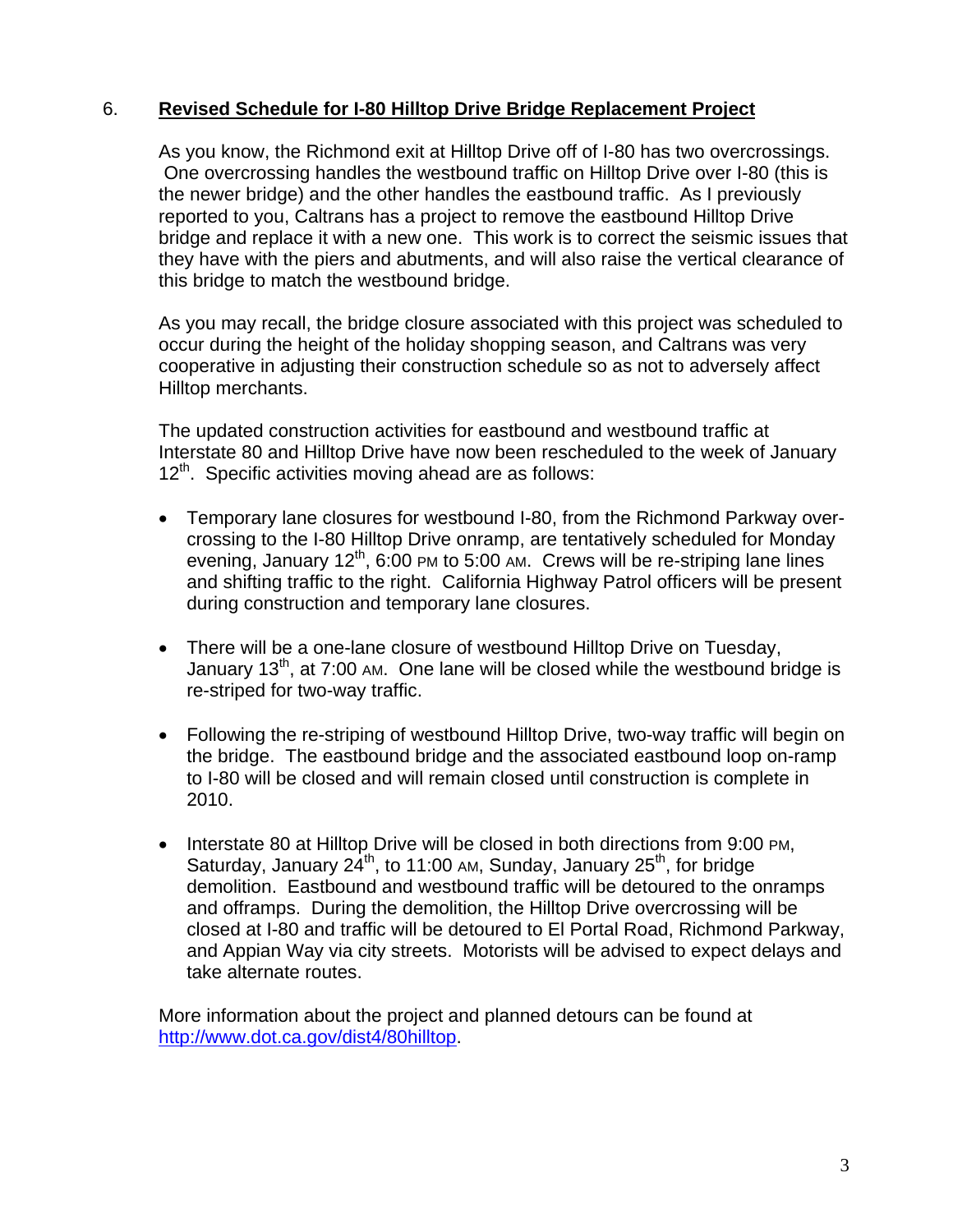# 7. **News from the League of California Cities**

Buried in the economic bad news and State budget soap opera described in our regular reports from the League of California Cities, there is some potential good news for cities. In particular:

- The proposed Obama-Biden emergency plan would make \$25 billion immediately available in a Jobs and Growth Fund to help ensure that inprogress and fast-tracked infrastructure projects are not sidelined, and to ensure that schools can meet their energy costs and undertake key repairs starting this fall.
- Senator Dianne Feinstein has introduced S. 116, a bill to require the Secretary of the Treasury to allocate \$10 billion of Troubled Asset Relief Program (TARP) funds to local governments that have suffered significant losses due to highlyrated investments in failed financial institutions. It is unsure how this legislation might affect the City of Richmond.

The League also reports that a "State budget solution (is) nowhere in sight."

# 8. **Job Training in the Wastewater Field**

The City of Richmond, through RichmondWORKS, has begun the STAR job training program which seeks to train individuals for careers in the wastewater field. STAR represents a great opportunity for a young person to obtain a well-paid career in a recession-resistant, professional field, as well as a way for Veolia Water to develop potential employees for its operation of Richmond's wastewater treatment plant.

The principles of STAR, which align with the values of the City and with basic principles for success in life, are:

- **Safety** safety of self and concern for the safety of others.
- **Training** quality education and training to learn to produce quality results with maximum efficiency.
- **Accountability** accountability to oneself, one's vocation, the community, and the environment.
- **Reliability** reliability that promotes work as a team toward the greater good of the project.

This is a 3-year training program that includes 6 months working in 4 general areas (laboratory, plant operations, plant maintenance, and collections system maintenance) followed by a year of specific area training which could possibly occur at other Veolia-operated facilities. On-the-job training will also be combined with educational requirements provided by a community college and/or correspondence courses.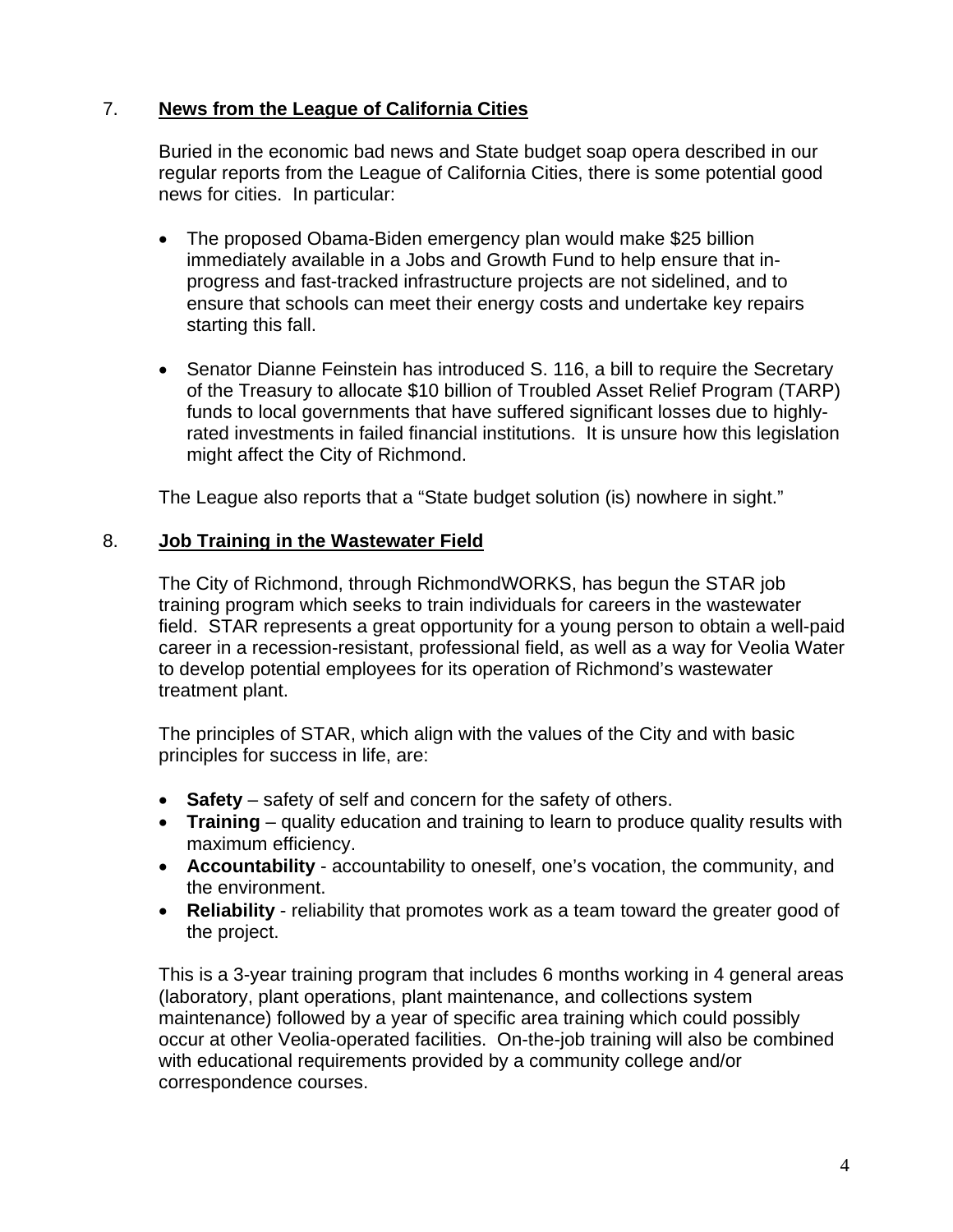Veolia is funding the first two trainees for the three year period at an hourly rate of \$14 or \$15 per hour. The program received 50 applications and the two selected initially will begin the program in February.

#### 9. **Meetings of Note During the Past Week**

I attended several meetings of note during the past week, which may be of interest to you:

- Mayor McLaughlin and I, together with the Mayor's staff member Nicole Valentino, met with Berkeley Mayor Tom Bates and three of his staff members in a productive discussion regarding ways in which to identify and implement some joint projects through the East Bay Green Corridor partnership.
- I met with Philip Ashcroft, who is currently President of Veolia Water North America, West LLC and who is relocating from Massachusetts to the San Francisco Bay area to, in part, oversee the Richmond contract with Veolia. This was a very productive "get acquainted" meeting.

# 10. **Arts & Culture Highlights**

- The Arts & Culture Commission had its annual retreat on Sunday, December  $21<sup>st</sup>$  to work on their vision for the Commission, and to begin work on a 3-year Strategic Plan.
- There are two openings on the 11-member Arts & Culture Commission which meets on the  $4<sup>th</sup>$  Thursday of the month at 7:00 PM in the Recreation Complex. Anyone interested is invited to attend, with the next meeting being January  $22<sup>nd</sup>$ .
- Staff is working with the Richmond Art Center to design the 2009 Neighborhood Public Art program. Each year, the program's participants and projects change, reflecting the community in new ways. This year's focus will include public art and performance. The City and the Art Center are also working with teaching staff at Oakland's California College of the Arts.

# 11. **Library Highlights**

- On December  $11^{th}$ , about 72 participants watched the Nick Barone Puppets program "Holiday Treats." It was a fun family activity that entertained all ages.
- 2009 is the Year of the Library Card at the Richmond Public Library! This is an opportunity for everyone to discover the many services, programs, and materials that the library has available – and a **FREE** library card is the best way to take advantage of them. Adults and teens can register for a library card via the Internet: [http://www.ci.richmond.ca.us/index.asp?nid=810.](http://www.ci.richmond.ca.us/index.asp?nid=810)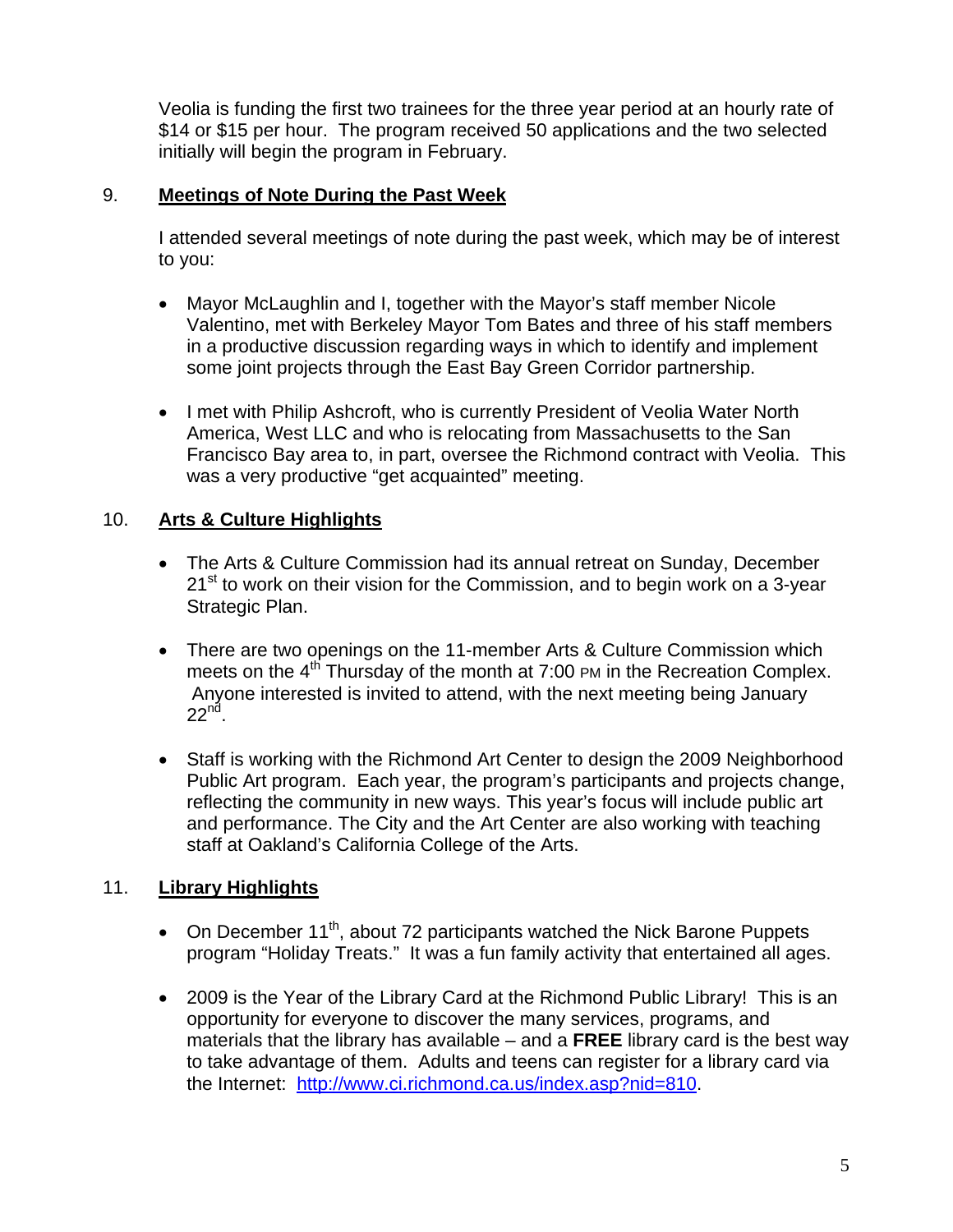# 12. **City Receives Budget Excellence Award**

The City of Richmond has been selected to receive the Excellence Award from the California Society of Municipal Finance Officers (CSMFO) as part of their Budget Awards Program. The awards program is designed to recognize those agencies that have prepared a budget document or a communication tool that meets certain standards.

This year, the City submitted their Budget-in-Brief to the Public Communications category of the program. This document highlights and summarizes the City's accomplishments in reflecting management policies and community priorities through the operating and capital improvement plan budgets. It is intended for use by the general public and the citizens of the City of Richmond and is available on the City's website at <http://www.ci.richmond.ca.us/index.asp?NID=1000> .

# 13. **Public Works Highlights**

Public Works has completed the resurfacing of Bayview Avenue from 56<sup>th</sup> Avenue to San Pablo Avenue. Next week, Public Works will resurface Columbia Avenue from San Joaquin Street to Huntington Avenue.

# 14. **Recreation Highlights**

The following are highlights from the Recreation Department for the past several weeks:

- Candy Cane Classic Basketball Tournament: The Recreation Department held the annual tournament on December  $27<sup>th</sup>$  and  $28<sup>th</sup>$ , 2008. Youth, consisting of 14 teams, participated in the 14 and under, 12, and under and 10 and under age categories. Qualifying games were held at the Richmond Recreation Complex and the final games were held at the Richmond Pal Gym and the newly remodeled Richmond Auditorium. Photos can be viewed at: [www.eteamz.active.com/richmondyouthsports](http://www.eteamz.active.com/richmondyouthsports)
- **Polar Bear Swim: The Recreation Department Swim Center held its first Senior** Polar Bear Swim which provided a lovely morning open swim for seniors. A complimentary aqua-aerobics class, juice, coffee and pastries were offered.
- New Aquatics Classes: The Recreation Department Swim Center, in collaboration with the Albany Adult School, has begun offering new classes, including arthritic and back therapy sessions.
- **Increased Participation: The Recreation Department Swim Center has been** experiencing an increase in swim participants due to the closure and reconstruction of Albany Pool.